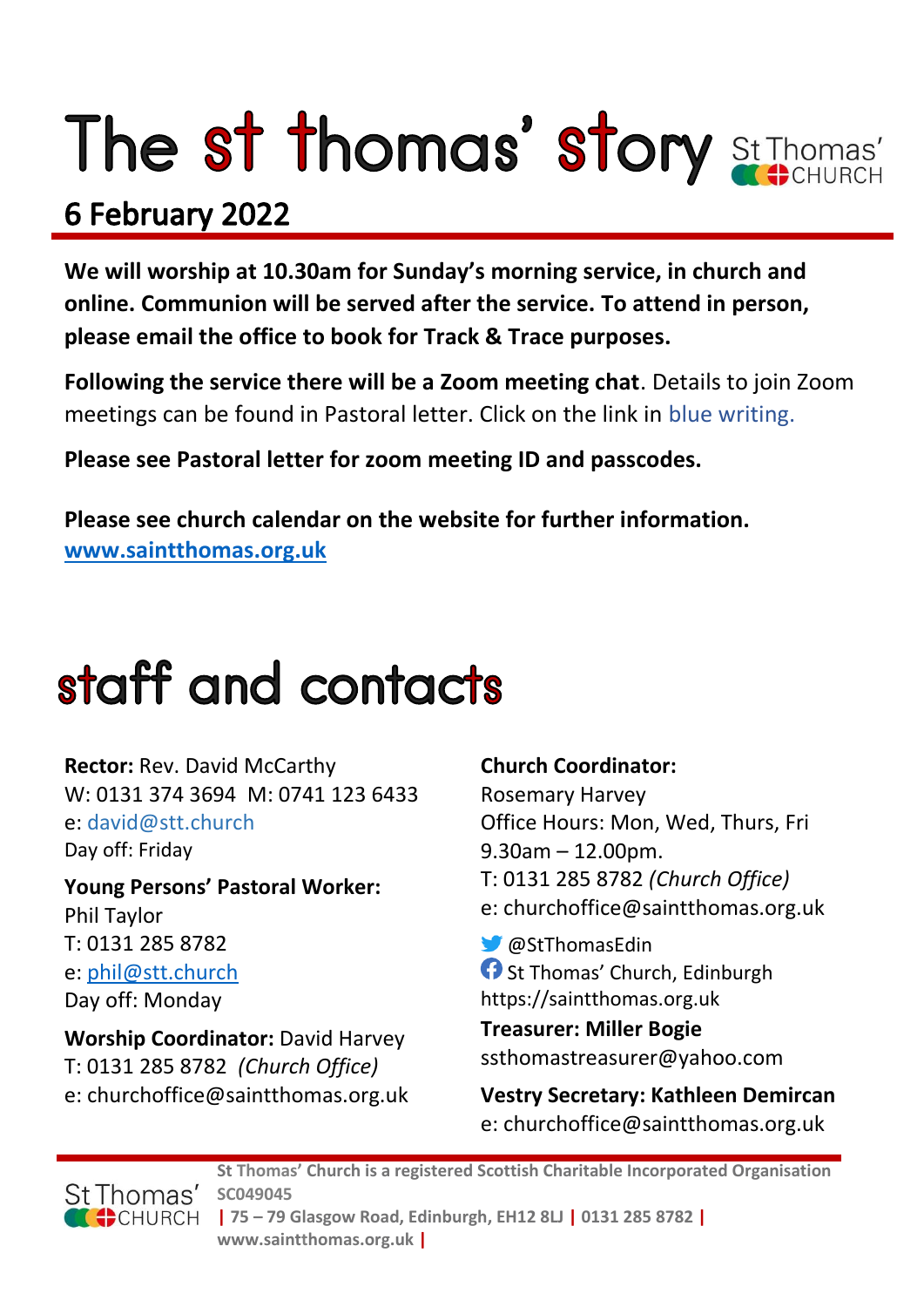We are thankful that as of Wednesday 26th January, **Rooted** will be able to meet again in person. We will need to wear face masks unless we are eating or drinking, and we are being advised to take a lateral flow test. Please bring along your own drinks and nibbles as well as your Bibles. I look forward to seeing you either on Zoom on Monday 4-5.30pm or in person on Wednesday at 2-3.30pm in the church hall. *With love and blessings, Kerstin Prill.*

"Good news! - **Coffee Plus** restarts on Thursday 27th January, meeting 10.30 am - 12 noon, in the main hall. We look forward to welcoming you back - enjoy a 'catch-up' and refreshments together, possibly whilst also crafting (bring your crocheting, knitting, whittling, art project….. with you).

Note that, although restrictions have been eased, attendees are still subject to the mandatory wearing of face coverings (unless exempt) except while eating or drinking. We are also all still required to maintain appropriate distance between ourselves and those of different households, to practise good hand hygiene, and to consider taking a lateral flow test before attending. Additionally, contact details of attendees will be kept for track and trace purposes. (These will be destroyed after 21 days)". *Many thanks, Sheila Nicol.*

**Mission to Seafarers Scotland** have sent a letter to say a large **THANK YOU** to all the Beanie Hat Knitters. The letter is displayed in the church corridor. The Seafarers were so appreciative of this gift of love before Christmas. Many of them could not be in touch with their families at that time.

**Please continue to knit** these gifts of love – they are always needed by the Revd. Tim Tunley. Patterns (if needed) are available from the church office, where completed hats can be left for Sue Gordon. *Thank you.*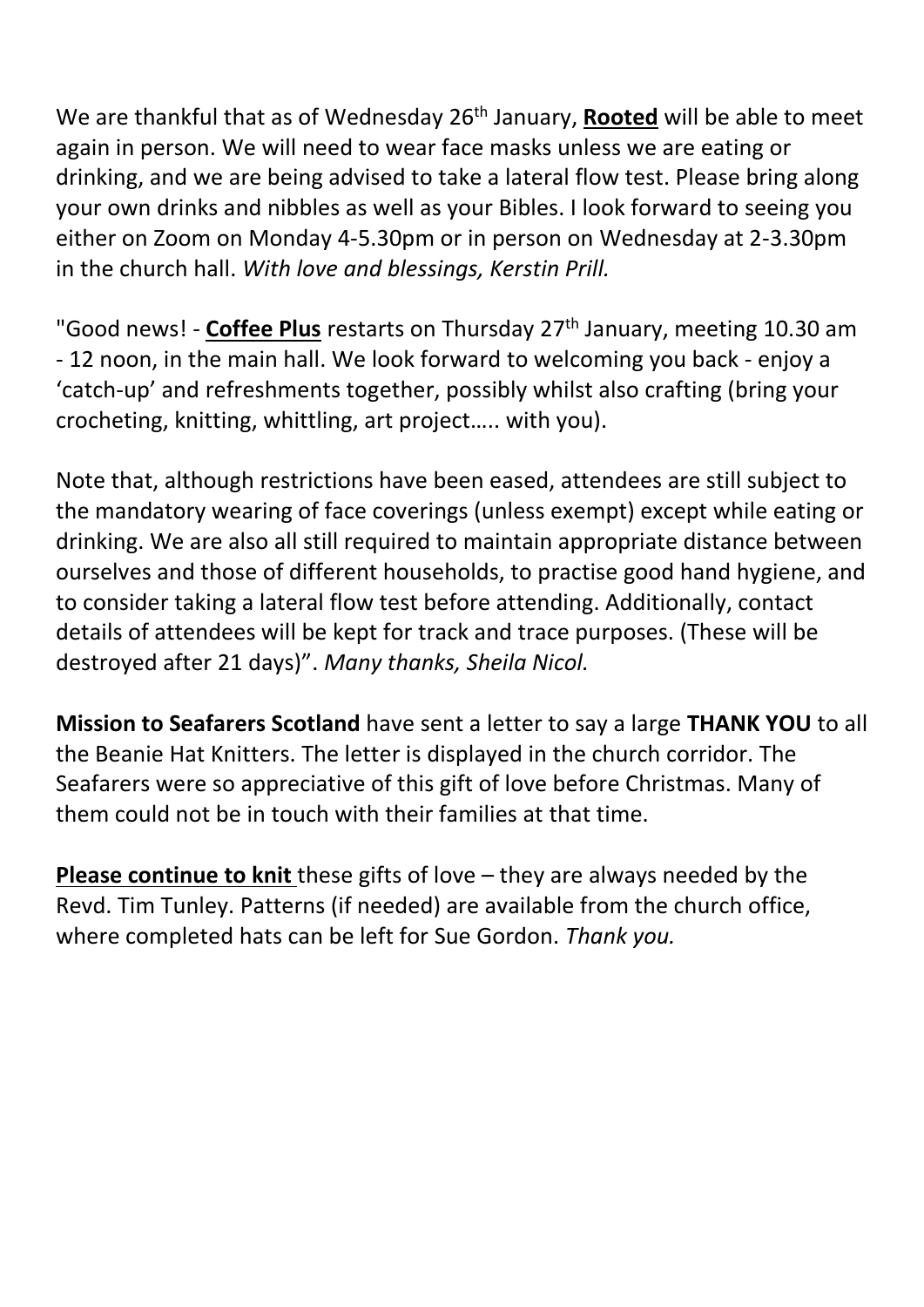#### **Sunday 6 February 2022**

#### **to**

#### **Sunday 13 February 2022**

Sunday worship and some other events are available online at: <https://www.facebook.com/stthomasedin> <https://www.youtube.com/channel/UC1r0Eq3PqBmxioDssYXCbGQ> <https://www.twitter.com/StThomasEdin>

**Sunday 6 February @ 10.30am Service – David McCarthy is preaching. Post Worship Chat -**"Zoom" meeting details in Pastoral letter. **@ 6.30pm – 7pm "Zoom" Prayer Base**

#### **Monday 7 February**

**@ 4pm – 'Rooted' Bible Study "Zoom" meeting, details in Pastoral letter**

#### **Tuesday 8 February**

**@ 10am – Toddler group meet in the Gyle hall, contact Hilary Robinson for details.**

#### **Wednesday 9 February**

**@ 2pm – 'Rooted' Bible Study - in person meeting, details in Pastoral letter**

**@ 2pm – 'Grounded' Bible Study - in person meeting, details in Pastoral letter**

**@ 8pm – Night Prayer on Facebook** 

#### **Thursday 10 February**

**@ 10.30am – Coffee Plus, meet in person in the main hall.**

**Sunday 13 February**

**@ 10.30am All Age Service, Phil Taylor is preaching.**

**Post-Worship Chat -** "Zoom" meeting details in Pastoral letter.

**@ 6.30pm – 7pm "Zoom" Prayer Base**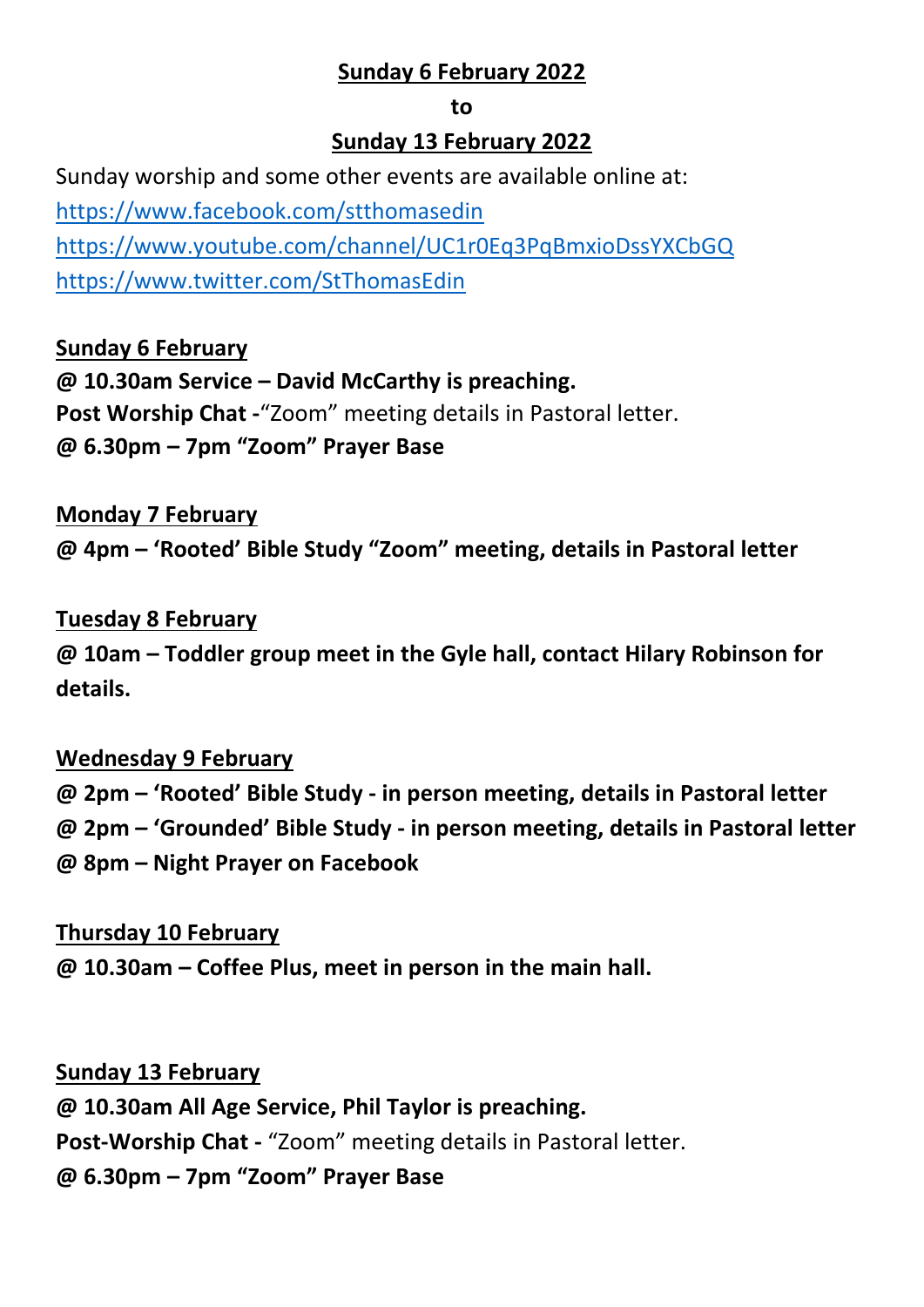## for our prayer

**Ukraine & Russia:** for peace.

**Boris Johnson & his cabinet ministers:** in these even more difficult days, may they seek the Lord's mercy & help. Pray that the Lord will be merciful on this nation. Pray too for the **Scottish Government** — for wisdom and a willingness to focus on the many practical needs of people in this nation.

Pray for all **those facing surgery or a hospital stay this week** — for the skill of the medics who care for them, healing and a swift recovery. Pray that they will know the peace of Jesus.

**David Meldrum** who is recovering from Covid: for God's healing and provision.

Give thanks for **Wellspring Anglican Church** which launched last Sunday. Pray especially for the **Reverend Josh Maynard** and his wife **Rachel**.

Give thanks for the **group exploring how to develop our mission** (Michael Brown, Anne Grant, David McCarthy, Thorsten Prill, Margaret Robertson & Phil Taylor)**:** for God's vision & fruitfulness as they meet again on Sunday evening.

Pray for the **F@ST Club** on Friday afternoons— for good health for everyone and that there is growth.

Continue to pray for **David Harvey**, whose struggle with pain from his damaged shoulder is ongoing.

Please pray for all those **health and care**. There continues to be large numbers of people off with Covid or in self-isolation. The pressure continues – pray for resourcing, patience, and that the numbers affected will diminish rapidly.

Pray for those serving in **Higher Education:** there is soon to be strike by staff about pension changes. Pray for integrity for all staff and that students who have suffered so much over the last two years will not be adversely affected.

Give thanks for **new people joining us** — pray for our ongoing welcome and that we help them integrate well into our church family.